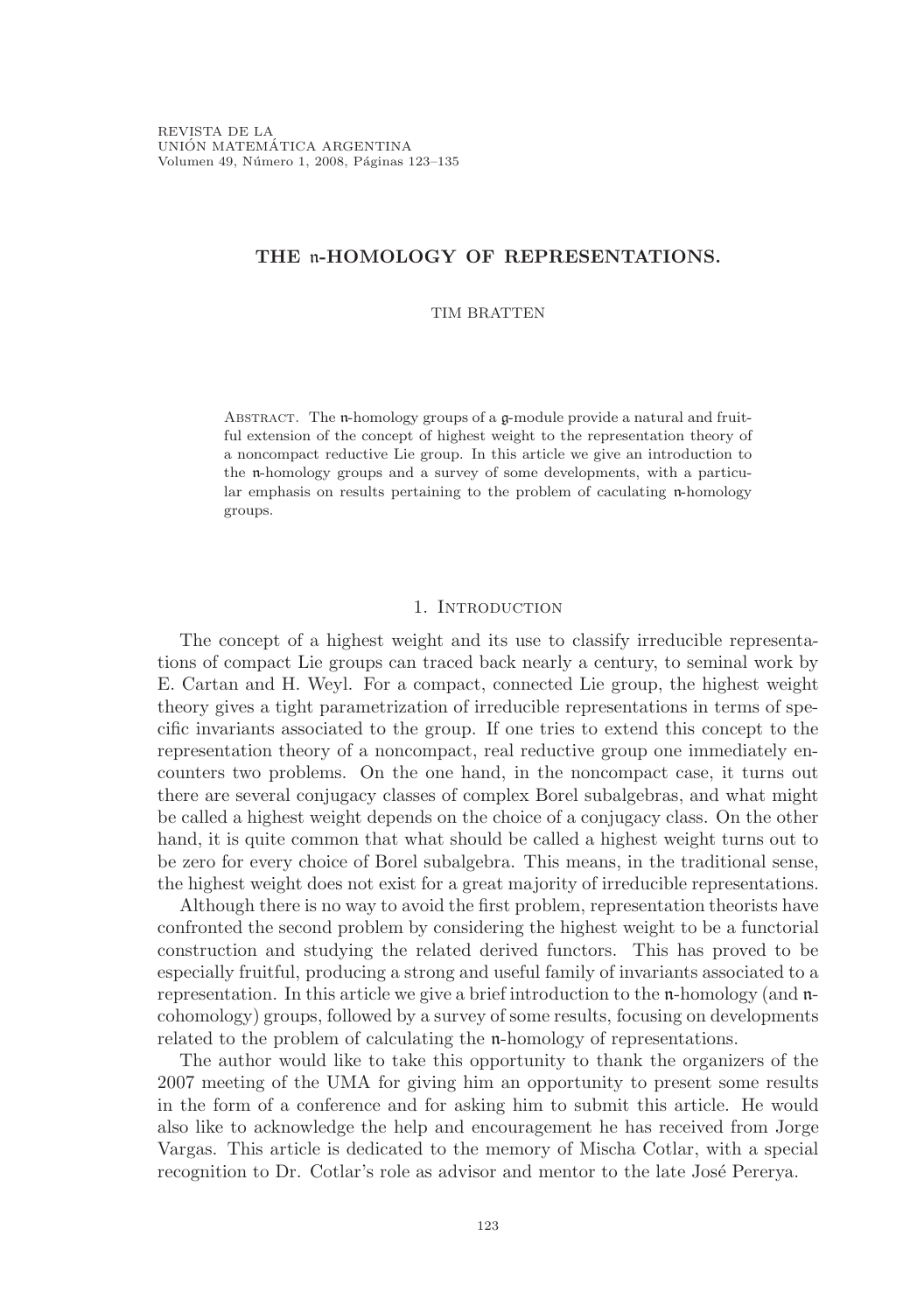# 2. n-homology and n-cohomology

<span id="page-1-0"></span>In this section we introduce the n-homology and n-cohomology of g-modules (for more details see [\[10\]](#page-12-0)).

Let  $\mathfrak g$  be a complex reductive Lie algebra. By definition, a Borel subalgebra of  $\mathfrak g$ is a maximal solvable subalgebra and a parabolic subalgebra of g is a subalgebra that contains a Borel subalgebra. If  $\mathfrak{p} \subseteq \mathfrak{g}$  is a parabolic subalgebra then the nilradical n of p is the largest solvable ideal in  $[\mathfrak{p}, \mathfrak{p}]$ . A Levi factor is a complementary subalgebra to  $\mathfrak n$  in  $\mathfrak p$ . One knows that Levi factors exist and that they are exactly the subalgebras which are maximal with respect to being reductive in p. When l is a Levi factor than

 $\mathfrak{p} = \mathfrak{l} \oplus \mathfrak{n}$ 

is called a Levi decomposition.

Fix a parabolic subalgebra p with nilradical n and Levi factor I. Let  $U(\mathfrak{n})$  denote the enveloping algebra of  $\mathfrak n$  and let  $\mathbb C$  be the 1-dimensional trivial module. If M is a  $\mathfrak q$ -module then the zero  $\mathfrak n$ -homology of M is the l-module

$$
H_0(\mathfrak{n},M)=\mathbb{C}\otimes_{U(\mathfrak{n})}M.
$$

This l-module is sometimes referred to as the space of coinvariants, although it clearly depends on the choice of parabolic subalgebra. The definition of the zero homology determines a right exact functor from the category of g-modules to the category of l-modules. The  $n$ -homology groups of M are the l-modules obtained as the corresponding derived functors. There is a standard complex for calculating these homology groups, defined as follows. The right standard resolution of  $\mathbb C$  is the complex of free right  $U(\mathfrak{n})$ -modules given by

$$
\cdots \to \Lambda^{p+1} \mathfrak{n} \otimes U(\mathfrak{n}) \to \Lambda^p \mathfrak{n} \otimes U(\mathfrak{n}) \to \cdots \to \mathfrak{n} \otimes U(\mathfrak{n}) \to U(\mathfrak{n}) \to 0.
$$

Applying the functor

$$
-\otimes_{U(\mathfrak{n})}M
$$

to the standard resolution we obtain a complex

$$
\cdots \to \Lambda^{p+1}\mathfrak{n} \otimes M \to \Lambda^p \mathfrak{n} \otimes M \to \cdots \to \mathfrak{n} \otimes M \to M \to 0
$$

of left l-modules called the standard n-homology complex. Here l acts via the tensor product of the adjoint action on  $\Lambda^p$ n with the given action on M. Since  $U(\mathfrak{g})$  is a free  $U(\mathfrak{n})$ -module, a routine homological argument identifies the pth homology of the standard complex with the pth n-homology group

$$
H_{\rm p}(\mathfrak{n},M).
$$

One can prove that the induced l-action on the homology groups of the standard complex is the correct one.

The zero  $\mathfrak n$ -cohomology of a  $\mathfrak g$ -module M is the l-module

$$
H^0(\mathfrak{n},M) = \text{Hom}_{U(\mathfrak{n})}(\mathbb{C},M).
$$

This l-module is sometimes referred to as the space of invariants, and also clearly depends on the choice of parabolic subalgebra The definition of the zero cohomology determines a left exact functor from the category of g-modules to the category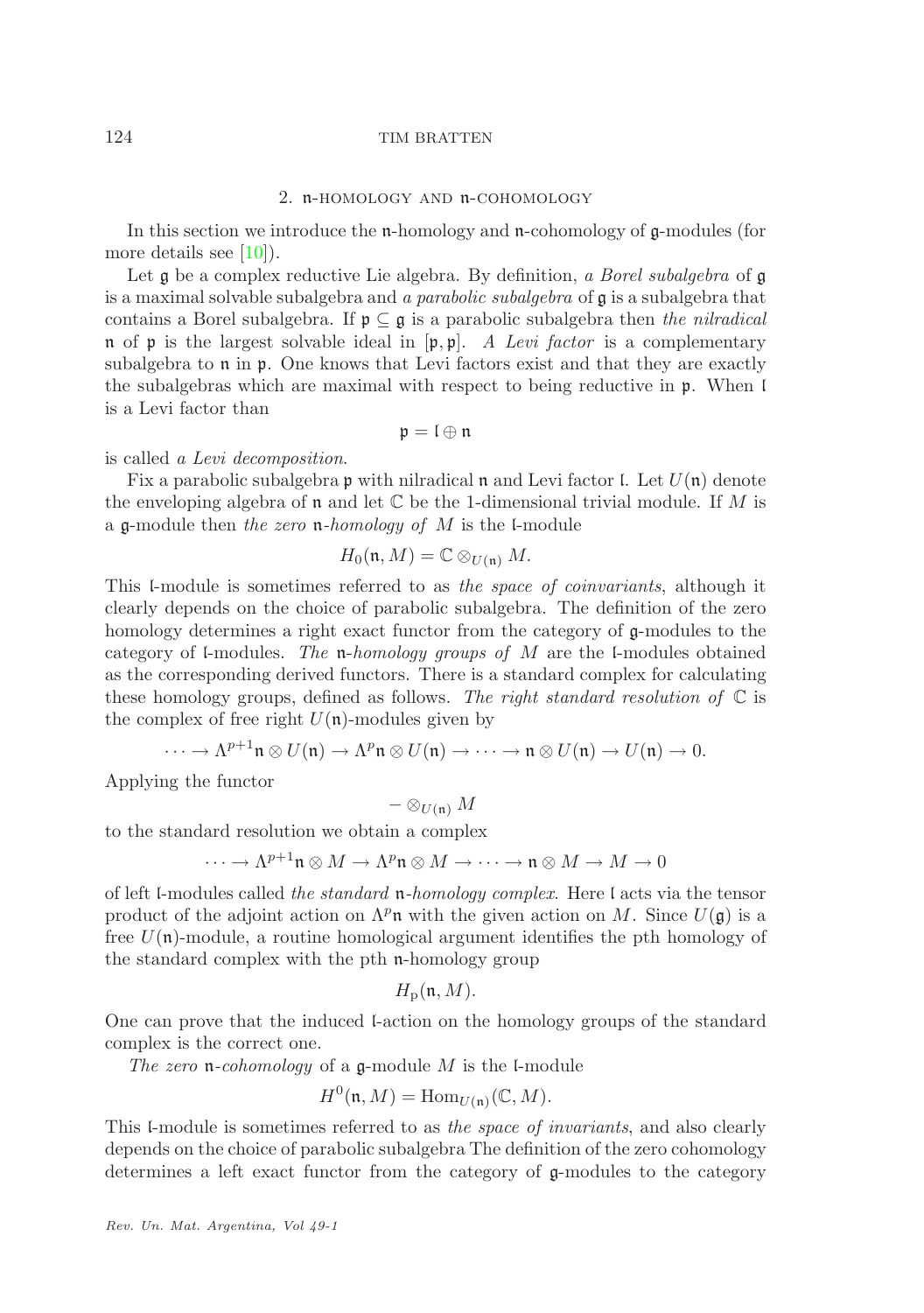of l-modules. By definition, the n-cohomology groups of  $M$  are the l-modules obtained as the corresponding derived functors. These l-modules can be calculated by applying the functor

$$
\mathrm{Hom}_{U(\mathfrak{n})}(-,M)
$$

to the standard resolution of  $\mathbb C$ , this time by free left  $U(\mathfrak n)$ -modules. In a natural way, one obtains a complex of l-modules and the pth cohomology of this complex realizes the pth n-cohomology group

# $H^{\rm p}(\mathfrak n,M).$

It turns out that the structure of the n-cohomology is determined by the structure of the n-homology, in a simple way . Thus, it is often a matter of convenience whether one works with homology groups or cohomology groups. In this article, we will focus on results framed in terms of homology. The following proposition, whose proof is established by an analysis of standard complexes, can be used to translate results about n-homology into results about n-cohomology  $[9, \text{Section 2}]$ .

**Proposition 2.1.** Suppose M is a  $\mathfrak{g}$ -module. Let  $\mathfrak{p} \subseteq \mathfrak{g}$  be a parabolic subalgebra with nilradical  $\mathfrak n$  and Levi factor *l.* Let d denote the dimension of  $\mathfrak n$ . Then there are natural isomorphisms

$$
H_p(\mathfrak{n},M) \cong H^{d\text{-}p}(\mathfrak{n},M) \otimes \Lambda^d \mathfrak{n}.
$$

### 3. Representations of linear reductive Lie groups

<span id="page-2-0"></span>In this section we review some classical results about the representation theory of reductive Lie groups (for details see [\[16\]](#page-12-2)) and introduce the canonical globalizations.

For simplicity we work with a class of reductive Lie groups we call linear, although there is no problem working in the more general context of a reductive group of Harish-Chandra class. In particular, we assume the following setup. G will denote a connected, complex reductive group. This means  $G$  is a connected, complex Lie group with the property that the maximal compact subgroups are real forms of G. The group  $G_0$  will denote a real form of G and is assumed to have finitely many connected components. We call  $G_0$  a linear reductive Lie group. The Lie algebras of G and  $G_0$  will be denoted  $\mathfrak g$  and  $\mathfrak g_0$ , respectively. For the remainder of this article we fix a maximal compact subgroup  $K_0$  of  $G_0$  and let  $K \subseteq G$  be the complexification of  $K_0$ . In general, we write  $K, L$  etc. to indicate complex subgroups of G and denote the corresponding Lie algebras by  $\mathfrak{k}$ , l etc. Subgroups of  $G_0$  will be denoted by  $K_0, L_0$  etc. with the corresponding real Lie algebras written as  $\mathfrak{k}_0, \mathfrak{l}_0$  etc.

A representation of  $G_0$  will mean a continuous linear action of  $G_0$  in a complete, locally convex topological vector space. When we speak of irreducible or finite length representations, the corresponding definitions should be framed in terms of invariant closed subspaces. A vector  $v$  in a representation  $V$  is called *smooth* when

$$
\lim_{t \to 0} \frac{\exp(t\xi)v - v}{t}
$$
 exists for each  $\xi \in \mathfrak{g}_0$ .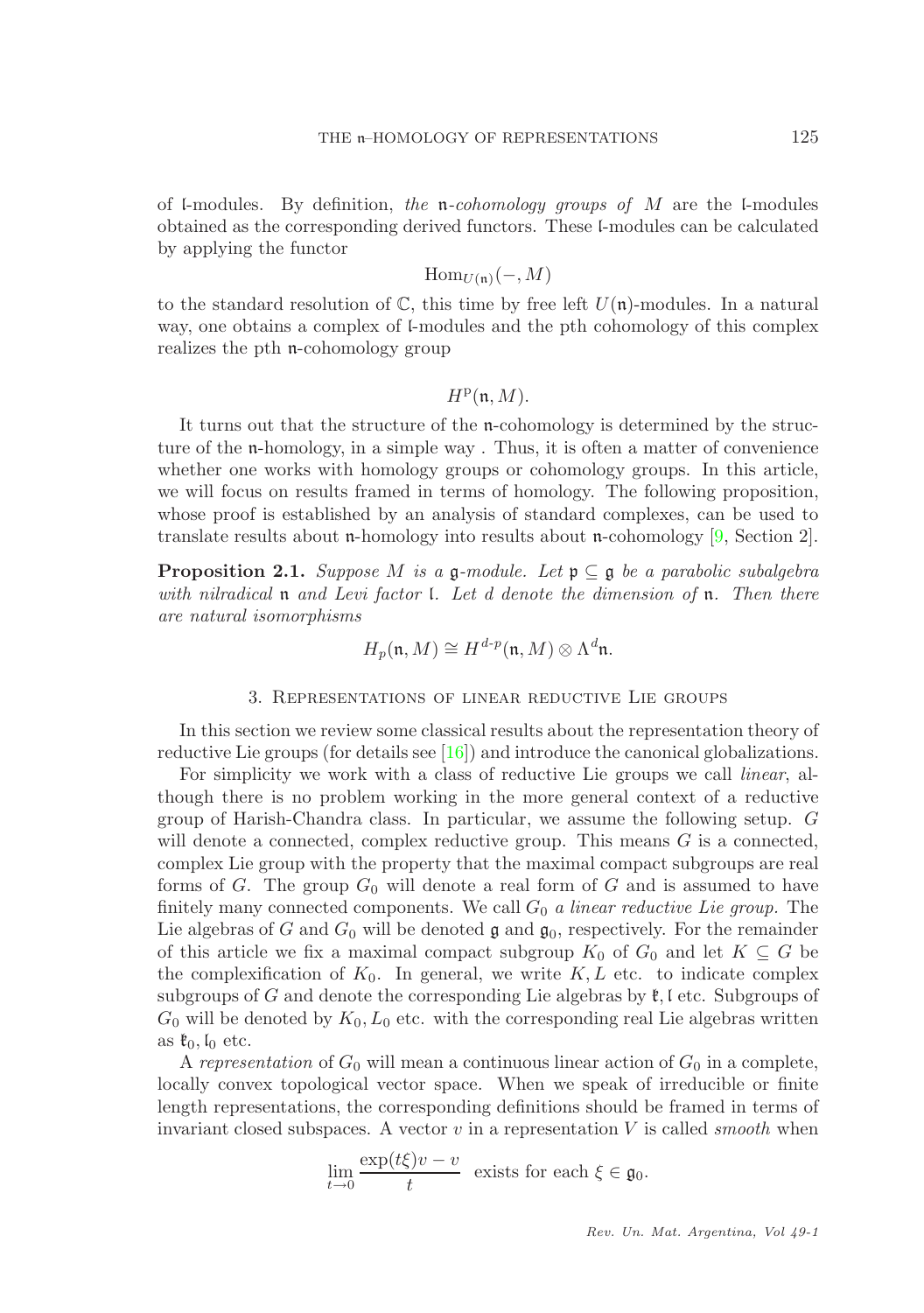In order to define n-homology groups, we will be primarily interested in *smooth* representations. These are representations where every vector is smooth. In a natural way a smooth representation carries a compatible g-action. For a compact Lie group one can show that a finite length representation is finite-dimensional and therefore smooth.

We recall some basic results about the infinite-dimensional representations of reductive groups. In the 1950s, Harish-Chandra proved that an irreducible unitary representation V has the property that each irreducible  $K_0$ -submodule has finite multiplicity in  $V$ . This led him to define and study *admissible representations*. By definition, this means each irreducible  $K_0$ -submodule has finite multiplicity. Harish-Chandra then considered the subspace of  $K_0$ -finite vectors. By definition, a vector v in a representation is called  $K_0$ -finite if the span of the  $K_0$ -orbit of v is finite-dimensional. Although the subspace of  $K_0$ -finite vectors is not  $G_0$ -invariant, Harish-Chandra proved that  $K_0$ -finite vectors are smooth, and thus form a  $(\mathfrak{g}, K_0)$ module called the underlying Harish-Chandra module.

On the other hand, it is possible to define abstractly the concept of a Harish-Chandra module. This is a g-module equipped with a compatible, locally finite  $K_0$ -action. Harish-Chandra proved that an irreducible Harish-Chandra module appears as the underlying  $(\mathfrak{g}, K_0)$ -module of  $K_0$ -finite vectors in an irreducible admissible Banach space representation for  $G_0$  and W. Casselman proved that the same holds for any finite-length Harish-Chandra module. By now we know more. In particular, given a Harish-Chandra module M we define a globalization  $M_{\text{glob}}$ of M to be an admissible representation for  $G_0$  whose underlying Harish-Chandra is M. We assume our Harish-Chandra modules have finite-length. Then we can assert that several canonical and functorial globalizations exist on the category of Harish-Chandra modules. These are: the smooth globalization of Casselman and Wallach [\[5\]](#page-12-3), its dual (called: the distribution globalization), Schmid's minimal globalization [\[14\]](#page-12-4) and its dual (the maximal globalization). All four globalizations are smooth. We will let  $M_{\text{min}}$ ,  $M_{\text{max}}$ ,  $M_{\infty}$  and  $M_{\text{dis}}$  denote respectively, the minimal, the maximal, the smooth and the distribution globalizations of a Harish-Chandra module M. If  $M_{\rm glob}$  denotes a Banach globalization of M, then there is a natural chain of inclusions

$$
M \subseteq M_{\min} \subseteq M_{\infty} \subseteq M_{\text{glob}} \subseteq M_{\text{dis}} \subseteq M_{\max}.
$$

In this chain the minimal globalization is known to coincide with the analytic vectors in  $M_{\rm glob}$  while  $M_{\infty}$  coincides with the smooth vectors in  $M_{\rm glob}$ . In particular, one knows that a finite-length admissible Banach space representation for  $G_0$  is smooth if and only if it is finite dimensional. Later in this article we will review various results, often called comparison theorems, relating the n-homologies of a Harish-Chandra module to the n-homologies of a canonical globalization.

## 4. SOME STRUCTURAL DETAILS

<span id="page-3-0"></span>In this section we recall some structure theory and an important technical result about the decomposition of n-homology groups for certain g-modules, giving special emphasis on the case of a Borel subalgebra. Recall that a Cartan subalgebra  $\mathfrak{h} \subseteq \mathfrak{g}$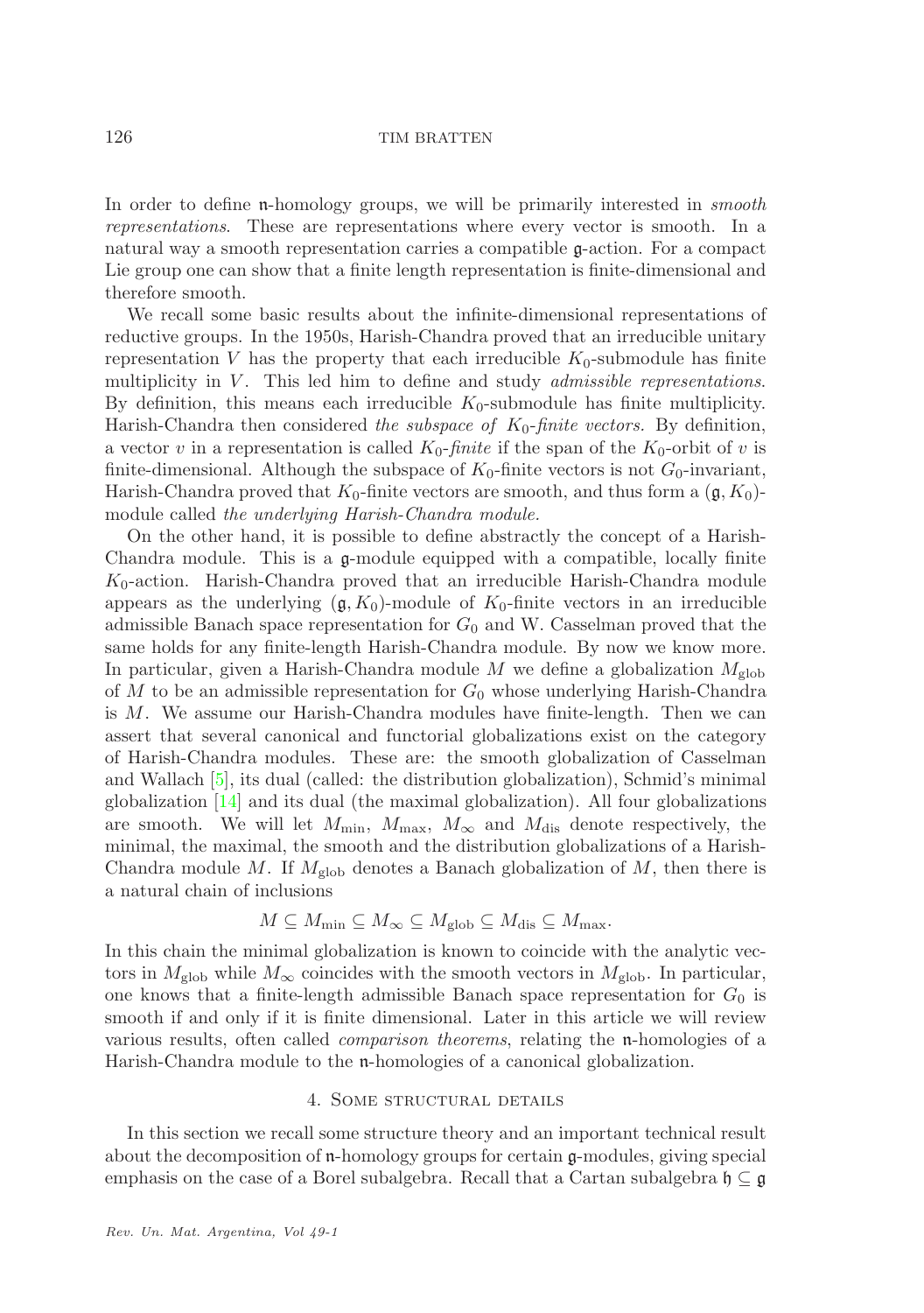is a maximal abelian subalgebra whose elements are semisimple under the adjoint representation of  $\mathfrak h$  in  $\mathfrak g$ . A nonzero eigenvalue  $\alpha \in \mathfrak h^*$  for the adjoint representation is called a root.  $\Sigma$  will denote the set of roots. Thus

$$
\mathfrak{g}=\mathfrak{h}\oplus\bigoplus_{\alpha\in\Sigma}\mathfrak{g}^\alpha
$$

where  $\mathfrak{g}^{\alpha}$  is the eigenspace corresponding to root  $\alpha$ . One knows that  $\alpha \in \Sigma$  if and only if  $-\alpha \in \Sigma$ . If  $\mathfrak b$  is a Borel subalgebra of  $\mathfrak g$  containing  $\mathfrak h$  then the roots of  $\mathfrak h$  in b define a subset  $\Sigma^+ \subseteq \Sigma$  called the corresponding set of positive roots. When the sum of two positive roots is a root, then that sum is positive. One also knows that  $\Sigma$  is a disjoint union:

$$
\Sigma = \Sigma^+ \cup -\Sigma^+.
$$

One can show there is a unique  $H_{\alpha} \in [\mathfrak{g}^{\alpha}, \mathfrak{g}^{-\alpha}]$  such that  $\alpha(H_{\alpha}) = 2$ . We use this element to define the value of the dual root. In particular, the dual root is given by

$$
\overset{\vee}{\alpha}(\mu) = \mu(H_{\alpha}) \text{ for } \mu \in \mathfrak{h}^*.
$$

The linear reflection  $s_{\alpha} : \mathfrak{h}^* \to \mathfrak{h}^*$  corresponding to  $\alpha \in \Sigma$  is defined as

$$
s_{\alpha}(\mu) = \mu - \overset{\vee}{\alpha}(\mu)\alpha.
$$

These reflections generate a finite subgroup of the general linear group of  $\mathfrak{h}^*$ , denoted W and called the Weyl group of  $\mathfrak h$  in  $\mathfrak g$ .

Let  $Z(\mathfrak{g})$  denote the center of the enveloping algebra  $U(\mathfrak{g})$  of  $\mathfrak{g}$ . A  $\mathfrak{g}\text{-}\infinitesimal$ *character*  $\Theta$  is a homomorphism of algebras

$$
\Theta: Z(\mathfrak{g}) \to \mathbb{C}.
$$

Since  $Z(\mathfrak{g})$  acts on an irreducible Harish-Chandra module (and also any corresponding smooth globalization) by a scalar, the infinitesimal character is an important invariant associated to an irreducible, admissible representation. We now recall Harish-Chandra's parametrization of infinitesimal characters. We choose a Borel subalgebra b containing h. Thus

$$
\mathfrak{b} = \mathfrak{h} \oplus \mathfrak{n} \text{ where } \mathfrak{n} = [\mathfrak{b}, \mathfrak{b}] \text{ is the nilradical of } \mathfrak{b}.
$$

Then one knows that  $Z(\mathfrak{g}) \subseteq U(\mathfrak{h}) \oplus U(\mathfrak{g})\mathfrak{n}$  and that the corresponding projection of  $Z(\mathfrak{g})$  in  $U(\mathfrak{h})$  defines an injective morphism of algebras called the unnormalized Harish-Chandra map. We can use this morphism to identify infinitesimal characters with Weyl group orbits in  $\mathfrak{h}^*$  in the following way. Let  $\rho$  denote one-half the sum of the positive roots and suppose  $\lambda \in \mathfrak{h}^*$ . Then, via the unnormalized Harish-Chandra map, the composition

$$
\Theta: Z(\mathfrak{g}) \to U(\mathfrak{h}) \stackrel{\lambda+\rho}{\to} \mathbb{C}
$$

defines an infinitesimal character  $\Theta$ . One knows that for  $w \in W$ , the element  $w\lambda \in \mathfrak{h}^*$  defines the same infinitesimal character  $\Theta$ . Abusing notation somewhat, we write  $\Theta = W \cdot \lambda$ . The infinitesimal character is called *regular* when the only element of W fixing an element in the orbit  $W \cdot \lambda$ , is the identity. This is equivalent to the condition that

$$
\overset{\vee}{\alpha}(\lambda) \neq 0 \text{ for each } \alpha \in \Sigma.
$$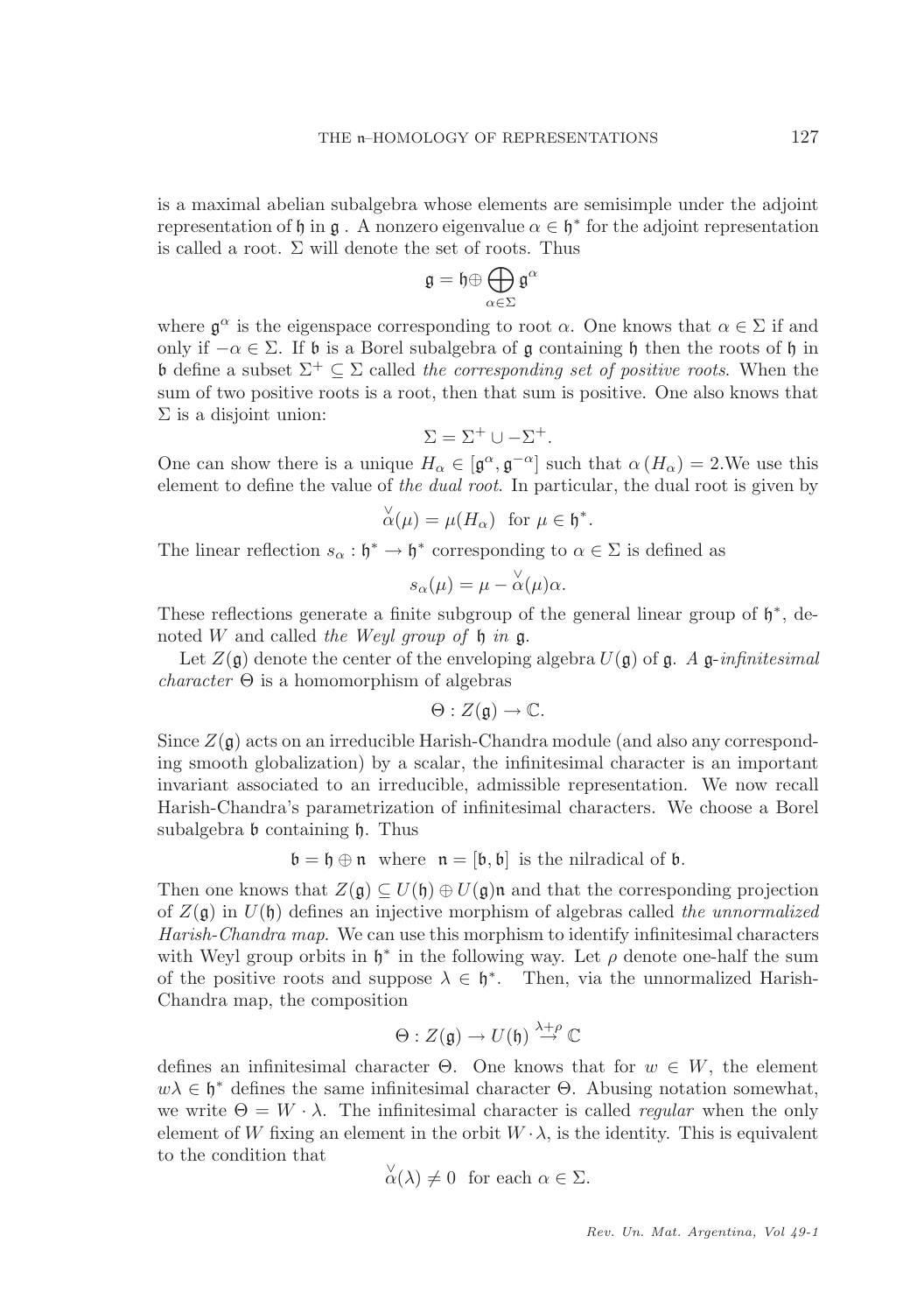For a  $\alpha$ -module M with regular infinitesimal character one has the following result. The notes by D. Milicic [\[13\]](#page-12-5) contain a proof.

**Theorem 4.1.** Let M be a g-module with regular infinitesimal character  $\Theta$ . Suppose b is a Borel subalgebra of g with Levi decomposition

 $\mathfrak{b} = \mathfrak{h} \oplus \mathfrak{n}.$ 

Let  $\lambda \in \mathfrak{h}^*$  such that  $\Theta = W \cdot \lambda$  and let  $\rho$  be one half the sum of the positive roots. Then the Cartan subalgebra h acts semisimply on the n-homology groups  $H_p(\mathfrak{n}, M)$ with eigenvalues of the form  $w\lambda + \rho$  for  $w \in W$ . In particular

$$
H_p(\mathfrak{n}, M) = \bigoplus_{w \in W} H_p(\mathfrak{n}, M)_{w\lambda + \rho}
$$

where

$$
H_p(\mathfrak{n},M)_{w\lambda+\rho} = \{v \in H_p(\mathfrak{n},M) : \xi \cdot v = (w\lambda+\rho)(\xi)v \text{ for each } \xi \in \mathfrak{h}\}.
$$

A generalization of this result works for any parabolic subalgebra p with Levi decomposition

 $\mathfrak{p}=\mathfrak{l}\oplus\mathfrak{n}$ 

although the parametrization is not quite as tight. In particular, if  $M$  is a  $\mathfrak{a}$ -module M with regular infinitesimal character  $\Theta$  and if  $Z(\mathfrak{l})$  denotes the center of the enveloping algebra of l then  $H_p(\mathfrak{n}, M)$  is a semisimple  $Z(\mathfrak{l})$ -module and decomposes into a direct sum of  $Z(\mathfrak{l})$ -eigenspaces, where the associated l-infinitesimal characters that appear are related to  $\Theta$  by an appropriately defined Harish-Chandra map.

# 5. Kostant's theorem

When  $G_0$  is a connected, compact Lie group, there is a result, called Kostant's theorem, that calculates the n-homolgy groups of an irreducible representation. In this section we review that result, with special emphasis on the case of a Borel subalgebra.

Assume  $G_0$  is a compact real form of G. Fix a Borel subalgebra  $\mathfrak b$ . Then the normalizer of b in  $G_0$  is a maximal torus  $H_0$  and a real form for a Cartan subgroup H of G. We let h be the Lie algebra of H and n the nilradical of b.  $\Sigma$  is the set of roots. The roots of h in b determine a set of positive roots  $\Sigma^+ \subseteq \Sigma$ . Let  $\rho$  be one-half the sum of the positive roots. Suppose

$$
\chi: H_0 \to \mathbb{C}
$$

is a continuous character and let  $\mu \in \mathfrak{h}^*$  denote the complexification of the derivative of  $\chi$ . To be consistent with the notation in Section 7 we use the shifted parameter

$$
\lambda = \mu - \rho.
$$

One knows that

 $\alpha^{\vee}(\lambda)$  is an integer for each  $\alpha \in \Sigma$ .

The character  $\chi$  is called *antidominant and regular* if

$$
\overset{\vee}{\alpha}(\lambda) \notin \{0, 1, 2, 3, \ldots\} \text{ for each } \alpha \in \Sigma^{+}.
$$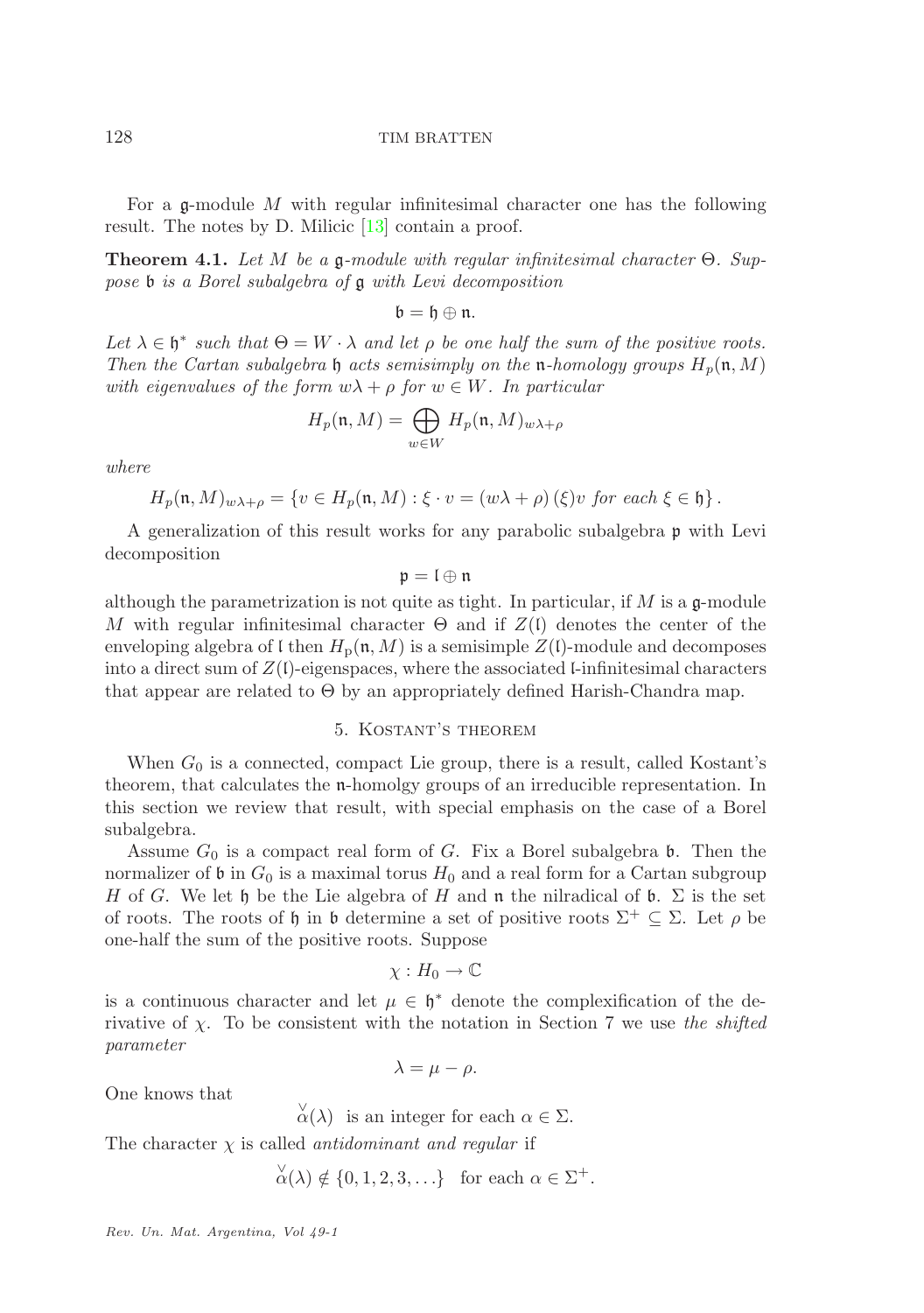The Cartan-Weyl parametrization of irreducible representations is as follows.

Theorem 5.1. Maintain the established notations.

(a) Suppose M is an irreducible  $G_0$ -module. Then the space of coinvariants  $H_0(\mathfrak{n}, M)$ is an irreducible  $H_0$ -module and the associated character  $\chi$  is antidominant and regular. This character is called the lowest weight.

(b) If two irreducible representations have the same lowest weight then they are isomorphic.

(c) To each antidominant and regular character there is an irreducible  $G_0$ -module with the given character as its lowest weight.

We need to define the length function on the Weyl group. One knows that the Weyl group permutes the roots of h in g. We can define the length of  $w \in W$  to be the number of roots in

$$
-\Sigma^+ \cap w\Sigma^+.
$$

<span id="page-6-0"></span>Kostant's theorem is the following:

**Theorem 5.2.** Suppose M is the irreducible representation for  $G_0$  with lowest weight  $\chi$  and let  $\lambda \in \mathfrak{h}^*$  be the shifted parameter. Then  $H_p(\mathfrak{n}, M)$  is a sum of irreducible  $H_0$ -modules each having multiplicity one. The characters of  $H_0$  that show up as eigenvalues in  $H_p(n, M)$  are exactly those whose derivative have the form  $w\lambda + \rho$  where the length of w is p.

In the more general case of a parabolic subalgebra  $\mathfrak{p}$ , let  $L_0$  be the normalizer of p in  $G_0$  and let l be the complexified Lie algebra of  $L_0$ . One knows that  $L_0$  is connected and that  $\mathfrak l$  is a Levi factor of  $\mathfrak p$ . Indeed, if  $L$  is the connected subgroup of G with Lie algebra l then  $L_0$  is the compact real form of L. Suppose M is an irreducible representation for  $G_0$  and let  $\mathfrak n$  be the nilradical of  $\mathfrak p$ . Then Kostant's Theorem describes the structure of the pth homology group  $H_p(\mathfrak{n}, M)$  as an  $L_0$ module. In particular, the theorem states that an irreducible representation  $V$  of  $L_0$  has, at most, multiplicity one in  $H_p(\mathfrak{n}, M)$  and gives a precise condition when V appears, in terms of the degree p, the lowest weight of  $M$  and the lowest weight of V. We refer the reader to  $[10,$  Chapter IV, Section 9 for more details.

#### 6. Flag manifolds and comparison theorems

<span id="page-6-1"></span>As we mentioned before, when  $G_0$  is noncompact, there are several conjugacy classes of Borel subalgebras and the structure of the n-homology groups of a representation can depend on the choice of  $G_0$ -conjugacy class. On the other hand, when M is a Harish-Chandra module, then the locally finite  $K_0$ -action on M extends naturally to a locally holomorphic  $K$ -action, and it turns out that the n-homology groups of M depend on the K-conjugacy classes of Borel subalgebras. In order to compare the n-homology groups of  $M$  with the n-homology groups of a smooth globalization, we therefore need to know something about the relationship between  $G_0$ -conjugacy classes and  $K$ -conjugacy classes. There is an elegant geometric result, referred to as *Matsuki duality*, that gives us the needed information. We now review that result.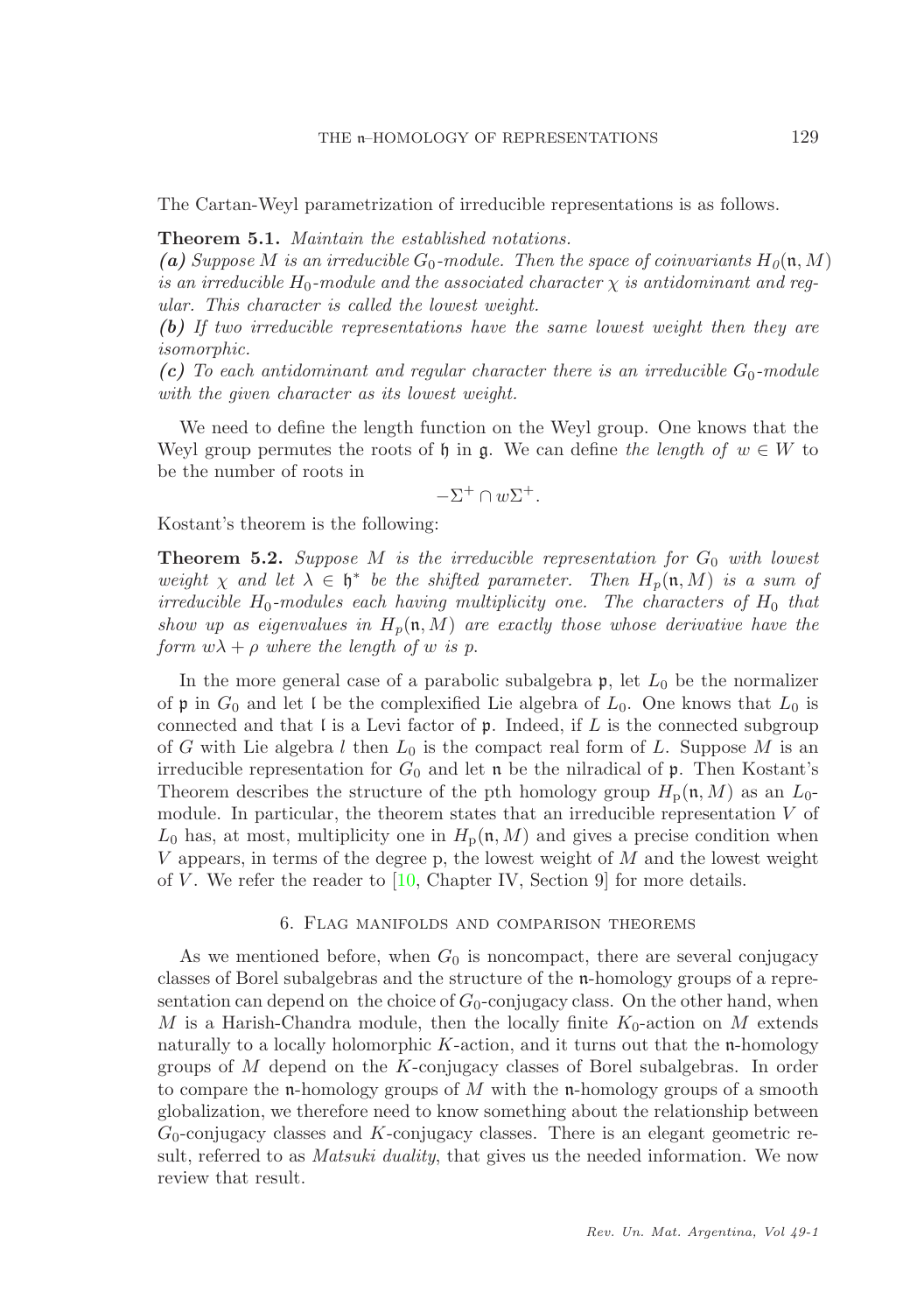One knows that the group  $G$  acts transitively on the set of Borel subalgebras of q. The corresponding G-homogeneous complex manifold X is called the full flag space. In general, if  $\mathfrak p$  is a parabolic subalgebra of  $\mathfrak g$  then the normalizer of  $\mathfrak p$  in G is the connected subgroup  $P$  with Lie algebra  $\mathfrak p$  and the corresponding quotient

$$
Y = G/P
$$

is called a flag manifold. The points in  $Y$  are naturally identified with the  $G$ conjugates to p.

Let  $\theta : \mathfrak{g} \to \mathfrak{g}$  be the complexification of a Cartan involution of  $\mathfrak{g}_0$  corresponding to the maximal compact subgroup  $K_0$ . A Cartan subalgebra h of g is called *stable* if  $\mathfrak{g}_0 \cap \mathfrak{h}$  is a real form and if  $\theta(\mathfrak{h}) = \mathfrak{h}$ . A Borel subalgebra is called very special if it contains a stable Cartan subalgebra. A stable Cartan subalgebra of a Borel subalgebra is unique. A point in the full flag space is called *very special* if the corresponding Borel subalgebra is.

Matsuki has established the following [\[11\]](#page-12-6).

<span id="page-7-1"></span>**Theorem 6.1.** Let  $X$  be the full flag space. Then

(a) The subset of very special points in a  $G_0$ -orbit is a nonempty  $K_0$ -orbit.

(b) The subset of very special points in a K-orbit is a nonempty  $K_0$ -orbit.

It follows that the very special points give a one-to-one correspondence between the  $G_0$ -orbits and the K-orbits on X, defined by the following duality. A  $G_0$ -orbit S is said to be *dual* to a K-orbit Q when  $S \cap Q$  contains a special point. In this duality, open  $G_0$ -orbits correspond to closed K-orbits and the (unique) closed  $G_0$ -orbit corresponds to the (unique) open K-orbit. We note that Matsuki has established a similar result for any flag manifold [\[12\]](#page-12-7).

<span id="page-7-0"></span>**Example 6.2.** Suppose  $G = SL(2, \mathbb{C})$ , the group of  $2 \times 2$  complex matrices with determinant 1 and let  $G_0 = SL(2, \mathbb{R})$ . Then the full flag space X is isomorphic to the Riemann sphere.  $G_0$  has three orbits on X. The closed  $G_0$ -orbit can be identified with an equatorial circle and the other two orbits are the corresponding open hemispheres. It turns out every point in the closed orbit is very special, independent of the choice of  $K_0$  (this is true in general). Put  $K_0 = SO(2, \mathbb{R})$ . Thus  $K = SO(2, \mathbb{C})$ . Then the three K-orbits on X are a punctured plane, containing the closed  $G_0$ -orbit, and two fixed points, which can be identified with the respective poles in each of the open hemispheres. These two poles are the other very special points.

When  $M$  is a Harish-Chandra module and  $\mathfrak n$  is the nilradical of a Borel subalgebra then one knows that the homology groups  $H_p(\mathfrak{n}, M)$  are finite-dimensional, so it may seem reasonable to ask when  $H_p(\mathfrak{n}, M)$  coincides with the n-homolgy groups of a smooth globalization. It turns out this not only depends on the choice of Borel subalgebra, but also in the the choice of smooth globalization. When n is the nilradical of a very special Borel subalgebra, M is a Harish-Chandra module, and  $M_{\text{min}}$  is the minimal globalization, then H. Hecht and J. Taylor have shown [\[8\]](#page-12-8) that the natural map

 $M \to M_{\text{min}}$  induces isomorphisms  $H_{\text{p}}(\mathfrak{n}, M) \to H_{\text{p}}(\mathfrak{n}, M_{\text{min}})$ .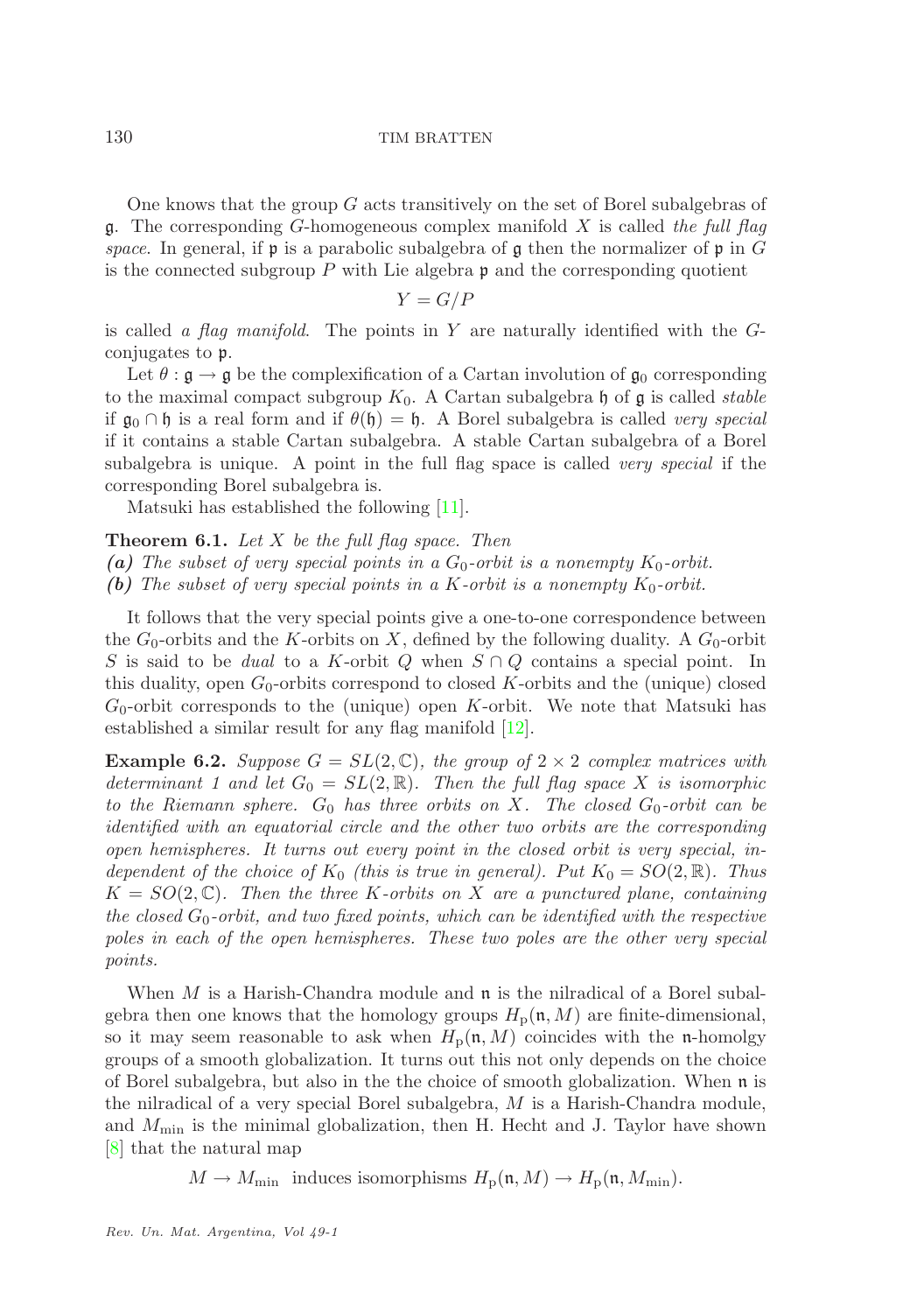On the other hand, for the maximal globalization, there are counterexamples to this result.

The result of Hecht and Taylor has been generalized in the following form. A Levi factor l of a parabolic subalgebra p is called *stable* if  $\theta$  on  $\theta$ <sub>0</sub> is a real form  $\theta$ <sub>0</sub> of l and if  $\theta(I) = I$ . The parabolic subalgebra p is called very special if it contains a stable Levi factor. Such a Levi factor is unique. Unlike the case of the full flag space, there may be parabolic subalgebras which are not  $G_0$ -conjugate to a very special parabolic subalgebra, so we are not considering all orbits on every flag manifold. However, suppose  $\mathfrak p$  is very special and  $\mathfrak l$  is the stable Levi factor. Define  $L_0$  to be the subgroup of  $G_0$  that normalizes p and normalizes l. Then  $L_0$  is a linear reductive Lie group with complexified Lie algebra l and maximal compact subgroup  $L_0 \cap K_0$ , called the associated real Levi subgroup. We have the following result [\[9,](#page-12-1) Proposition 2.24].

<span id="page-8-0"></span>**Proposition 6.3.** Suppose  $\mathfrak{p}$  is a very special parabolic subalgebra with  $L_0$  and l defined as above. Let  $\mathfrak n$  be the nilradical of  $\mathfrak p$  and suppose M is a Harish-Chandra module for  $(g, K_0)$ . Then the n-homology groups are Harish-Chandra modules for  $(L,K_0 \cap L_0).$ 

For the minimal globalization, we have the following [\[2\]](#page-12-9).

<span id="page-8-1"></span>Theorem 6.4. Maintain the hypothesis of the previous proposition. Then the standard complex induces a Hausdorff topology on  $H_p(\mathfrak{n}, M_{min})$  and the natural  $map M \rightarrow M_{min}$  induces isomorphisms

$$
H_p(\mathfrak{n}, M)_{min} \cong H_p(\mathfrak{n}, M_{min}).
$$

One might conjecture that above theorem works for the smooth globalization, and W. Casselman has informed the author that he has proven something along these lines, although details are unclear. Two partial comparison theorems about smooth globalizations have been published by other mathematicians. H. Hecht and J. Taylor have shown the result for minimal parabolic subgroups of  $G_0$  [\[6\]](#page-12-10), while U. Bunke and M. Olbrich have shown the result for any real parabolic subgroup [\[4\]](#page-12-11).

D. Vogan has conjectured that all four canonical globalizations commute with the n-homology groups of a very special parabolic subalgebra when the corresponding  $G_0$ -orbit on the flag manifold is open [\[15\]](#page-12-12). We remark that it has recently been shown that Vogan's conjecture is true for one globalization if and only it's true for the dual [\[3\]](#page-12-13). Thus the conjecture is proven for both the minimal and maximal globalization.

### 7. The n-homology of standard modules

<span id="page-8-2"></span>In the noncompact case, the problem of calculating n-homology groups can be quite complicated and there seems to be little hope of just writing down a formula that generalizes Kostant's theorem for all irreducible representations. However, there are certain representations, called *standard modules*, whose n-homology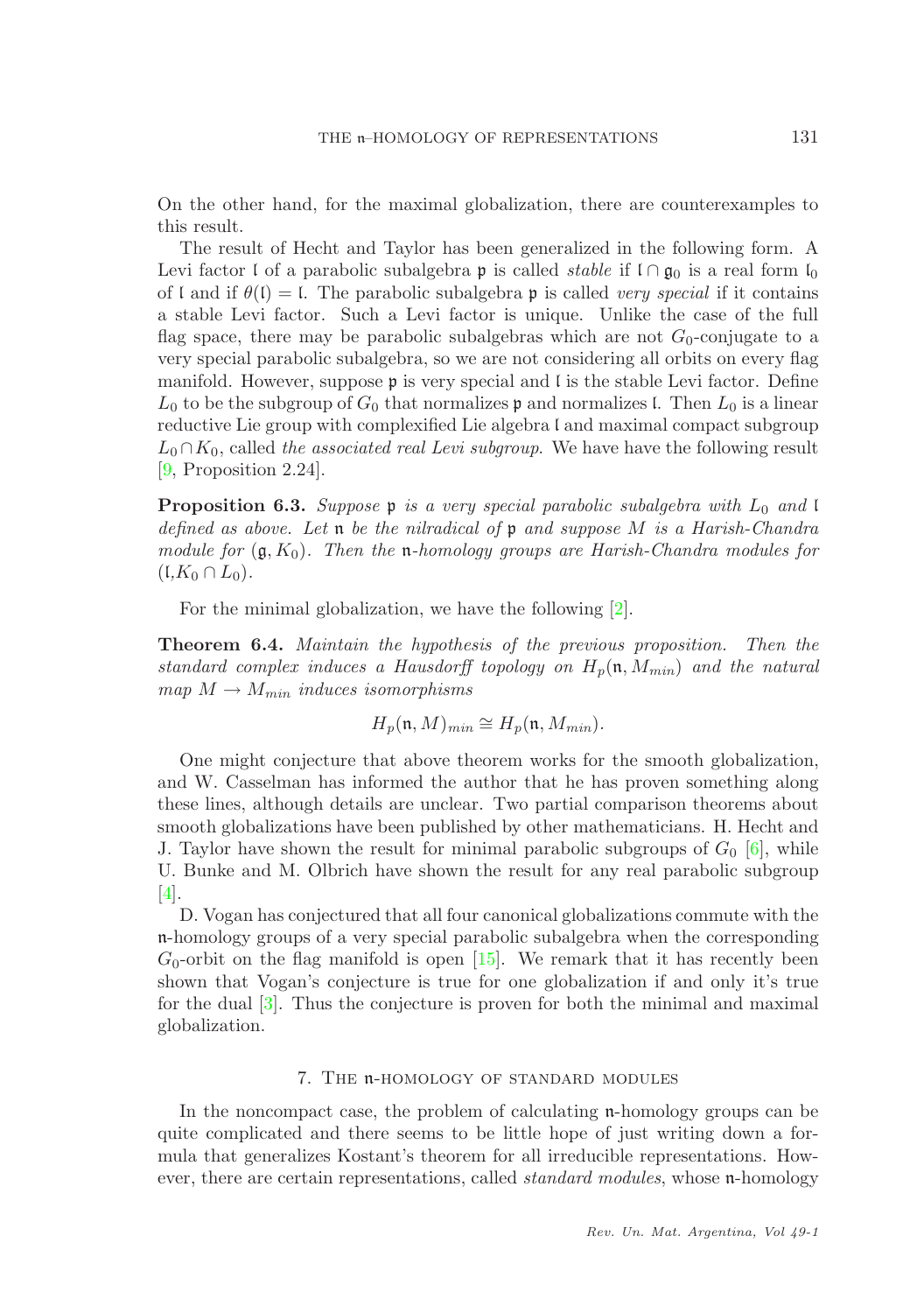groups are a bit more predictable. These standard modules are generically irreducible, coincide with irreducibles when  $G_0$  is compact, and can be used to classify the irreducible representations. In this section we define the standard representations and consider their n-homology groups, focusing on the case of the full flag space.

In particular, we use the construction of minimal globalizations given in [\[7\]](#page-12-14). Let X be the full flag space and, since we need to keep track of points, introduce the following notation. For  $x \in X$  we let  $\mathfrak{b}_x$  be the corresponding Borel subalgebra and let  $\mathfrak{n}_x$  denote the nilradical of  $\mathfrak{b}_x$ . When we are interested in calculating the  $\mathfrak{n}_x$ -homology of Harish-Chandra modules, we can assume  $\mathfrak{b}_x$  is a very special Borel subalgebra. In that case,  $\mathfrak{h}_x$  denotes the stable Cartan subalgebra of  $\mathfrak{b}_x$  and  $H_0 \subseteq G_0$  is the corresponding real Cartan subgroup (thus  $H_0$  is the associated Levi subgroup). By our linear assumptions on  $G_0$ , it follows that  $H_0$  is abelian, so that an irreducible, admissible representation of  $H_0$  is a continuous character

$$
\chi: H_0 \to \mathbb{C}.
$$

Let  $S \subseteq X$  be the  $G_0$ -orbit of x. In a natural way,  $\chi$  extends to a character of the normalizer of  $\mathfrak{b}_x$  in  $G_0$  (we note that  $H_0$  and the normalizer of  $\mathfrak{b}_x$  coincide exactly when S is open). Thus  $\chi$  determines a  $G_0$ -homogeneous analytic line bundle over S. One can then define the concept of a polarized section [\[7,](#page-12-14) Section 8]. When S is open, the polarized sections are holomorphic sections, and in general the polarized sections are locally isomorphic with the restricted holomorphic functions. Let  $\mathcal{A}(x, \chi)$  denote the sheaf of polarized sections on S and, for  $p = 0, 1, 2, 3, \ldots$  let

$$
H^{\rm p}_{{\rm c}}(S,{\cal A}(x,\chi))
$$

denote the corresponding compactly supported sheaf cohomology group. Suppose  $\mu \in \mathfrak{h}_x^*$  is the complexified differential of  $\chi$ , let  $\rho$  be one-half the sum of the positive roots for  $\mathfrak{h}_x$  in  $\mathfrak{b}_x$  and let  $\lambda \in \mathfrak{h}_x^*$  denote the corresponding shifted parameter. Thus

$$
\mu = \lambda + \rho.
$$

<span id="page-9-0"></span>We have the following theorem [\[7\]](#page-12-14).

Theorem 7.1. Maintain the previously defined notations. Let q be the codimension of the K-orbit of x in X.

(a)  $H_c^p(S, \mathcal{A}(x, \chi))$  carries a natural topology and a continuous  $G_0$ -action, so that the resulting representation is a minimal globalization.

(b)  $H_c^p(S, \mathcal{A}(x, \chi))$  has infinitesimal character  $\Theta = W \cdot \lambda$ .

(c) When  $\lambda$  is antidominant then  $H_c^p(S, \mathcal{A}(x, \chi)) = 0$  when  $p \neq q$ .

(d) When  $\lambda$  is antidominant and  $\Theta$  is regular then  $H_c^q(S, \mathcal{A}(x, \chi))$  contains a unique irreducible submodule. In particular,  $H_c^q(S, \mathcal{A}(x, \chi)) \neq 0$ .

When  $\lambda$  is antidominant and  $\Theta$  is regular, we call  $H_c^{\mathsf{q}}(S, \mathcal{A}(x, \chi))$  a regular standard module. These modules can be used to parametrize irreducible representations with regular infinitesimal character. For the remainder of this article we will make some remarks about how to calculate the n-homology of regular standard modules.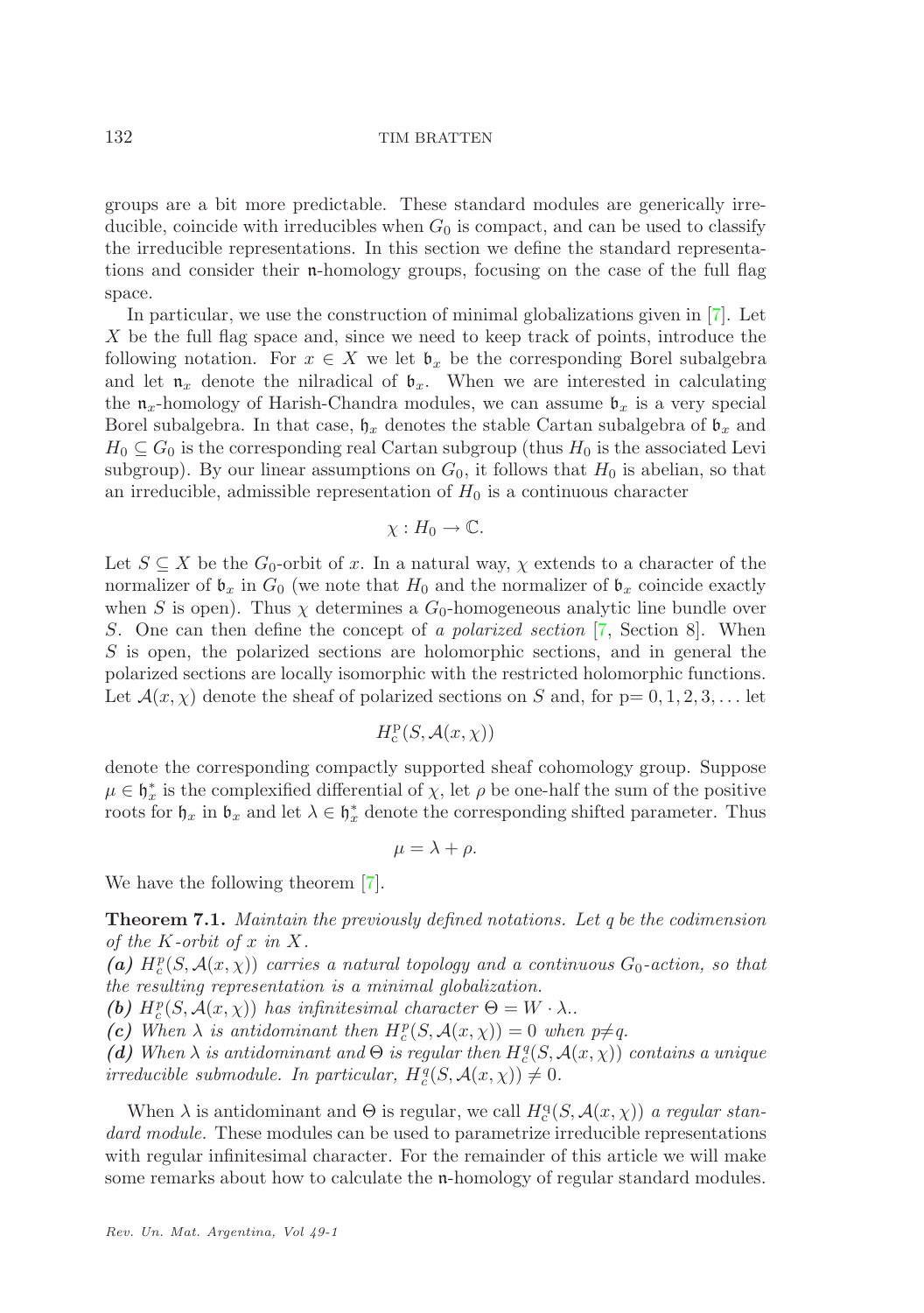But we first note that, in the case of a singular infinitesimal character, the definition of standard module is more subtle, and the calculation of n-homology is more elusive.

To state results we will need to differentiate points where we calculate n-homology and the corresponding parameters for eigenvalues of a Cartan subalgebra (see Theorem 4.1). In particular, we fix a very special point  $x \in X$  as a base point. For  $\lambda \in \mathfrak{h}_x^*$  we put  $\lambda(x) = \lambda$ . When  $\mathfrak{b}_y$  is a very special Borel subalgebra and  $\mathfrak{h}_y \subseteq \mathfrak{b}_y$ is the stable Cartan subalgebra, then there exists  $g \in G$  such that

$$
g\mathfrak{b}_x g^{-1} = \mathfrak{b}_y
$$
 and  $g\mathfrak{h}_x g^{-1} = \mathfrak{h}_y$ .

Thus

$$
(\mathfrak{h}_x^*)^g=\mathfrak{h}_y
$$

This isomorphism is independent of the choice of  $g \in G$ . For  $\lambda \in \mathfrak{h}_x^*$  put

$$
\lambda(y) = \lambda^g \in \mathfrak{h}_y^*.
$$

We note that  $\alpha \in \mathfrak{h}_x^*$  is a root of  $\mathfrak{h}_x$  in  $\mathfrak{g} \Leftrightarrow \alpha(y)$  is a root of  $\mathfrak{h}_y$  and that  $\alpha$  is positive at  $x \Leftrightarrow \alpha(y)$  is positive at y. In particular,  $\rho(y)$  is one-half the sum of the positive roots for  $\mathfrak{h}_y$  in  $\mathfrak{b}_y$ .

The circle of ideas utilized in [\[7\]](#page-12-14) depend on an identification of the derived functor of n-homolgy, in a certain weight (Theorem 4.1), with the geometric fiber applied to a certain, corresponding localization functor. These ideas originate in the an elegant generalization of Casselman's submodule theorem, given by A. Beilinson and J. Bernstein in [\[1\]](#page-12-15). This identification, together with some functorial rigmarole, immediately leads to the following result.

<span id="page-10-0"></span>**Proposition 7.2.** Suppose  $V = H_c^q(S, \mathcal{A}(x, \chi))$  is a regular standard module. Maintain the previously introduced notations. Let  $\mathbb{C}_{\chi}$  denote the 1-dimensional representation of H<sub>0</sub> corresponding to  $\chi$  and let  $\mathfrak{n}_x$  be the nilradical of  $\mathfrak{b}_x$ . Then we have the following.

(a)

$$
H_p(\mathfrak{n}_x, V)_{\lambda+\rho} = 0 \quad \text{for } p \neq q \text{ and } H_q(\mathfrak{n}_x, V)_{\lambda+\rho} = \mathbb{C}_{\chi}.
$$

(b) If  $\mathfrak{b}_v$  is a very special Borel subalgebra with nilradical  $\mathfrak{n}_v$  and  $y \notin S$  then

$$
H_p(\mathfrak{n}_y, V)_{\lambda(y) + \rho(y)} = 0 \text{ for each } p.
$$

According to Theorem 4.1, the problem of calculating of the  $\mathfrak{n}_y$ -homology groups of V, at a special point  $y \in X$ , reduces to the problem of calculating the values in the weights  $(w\lambda + \rho)(y)$  for  $w \in W$ . In geometric terms, this means calculating the geometric fibers of certain localizations of  $V$  or, equivalently, calculating the result of the so called intertwining functor. We briefly consider this problem.

In general, a positive root is called simple if it cannot be decomposed into a nontrivial sum of positive roots. Let  $\Sigma_y^+$  be the positive roots associated to  $\mathfrak{h}_y$ in  $\mathfrak{b}_y$ . For a simple root  $\alpha \in \Sigma_x^+$ , the problem of calculating the values of the  $\mathfrak{n}_y$ -homology groups in the weight  $(s_\alpha \lambda + \rho)(y)$  can be geometrically reduced to specific calculations for certain real subgroups of  $SL(2,\mathbb{C})$ . To a large extent, this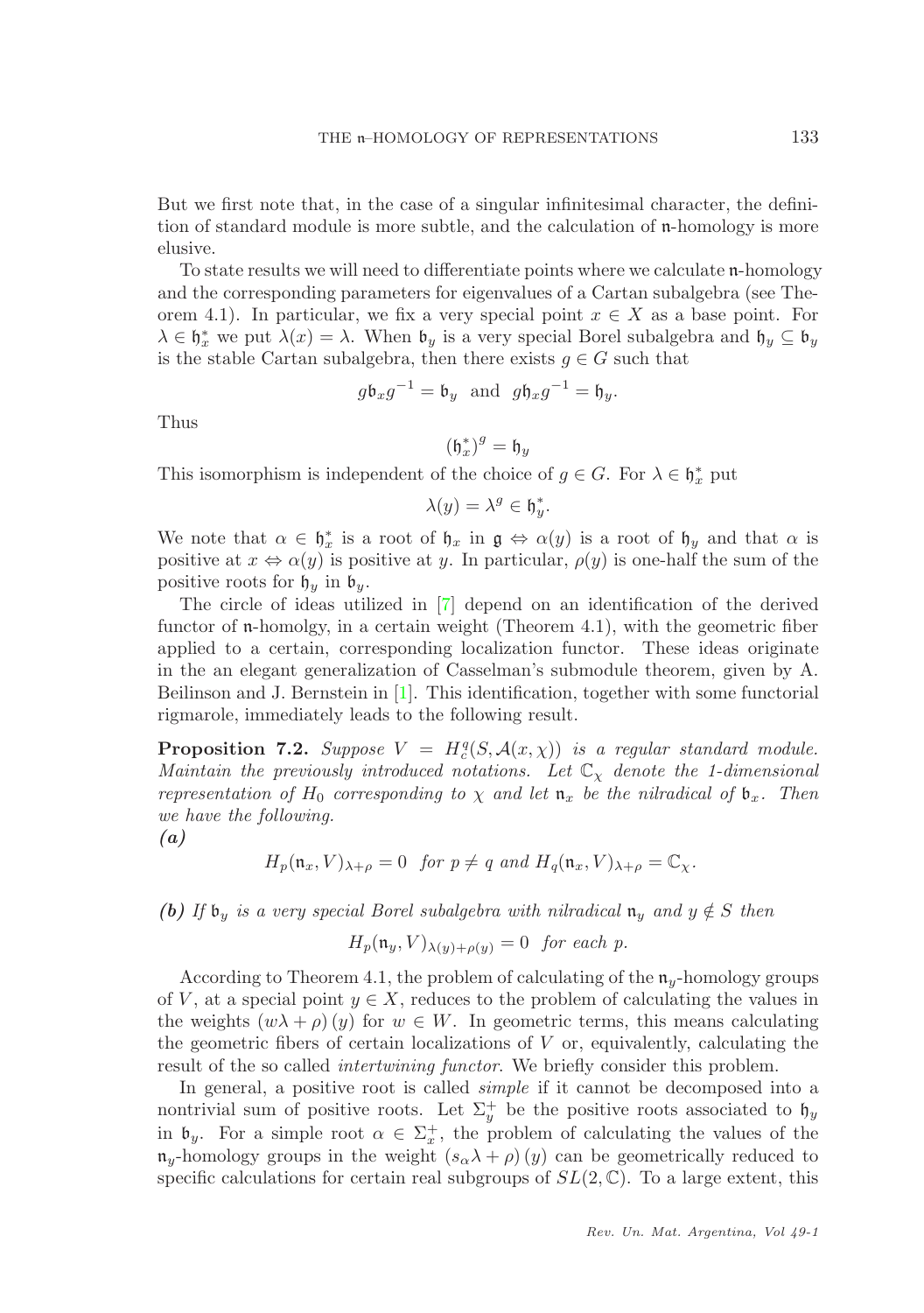idea is already exploited and explained in [\[7\]](#page-12-14) and some of the necessary calculations are dealt with there.

We finish with an example where, using these ideas, a general formula, like Kostant's, can be actually written down. Assume  $G_0$  is a connected, complex reductive Lie group. Fix a very special Borel subalgebra  $\mathfrak{b}_x$  with stable Cartan subalgebra  $\mathfrak{h}_x$  and let  $\Sigma^+_x$  denote the corresponding positive roots. For each  $w \in W$ , the set

$$
w(\Sigma_x^+) = \Sigma_{w \cdot x}^+
$$

defines a new set of positive roots and thus a corresponding Borel subalgebra  $\mathfrak{b}_{w \cdot x}$ of g containing the stable Cartan subalgebra  $\mathfrak{h}_x$ . Thus the point  $w \cdot x \in X$  is very special. Because  $G_0$  is a complex reductive group, one knows that each Borel subalgebra of  $\mathfrak g$  is  $G_0$ -conjugate to a Borel subalgebra of the form  $\mathfrak b_{w \cdot x}$ . Suppose H is the Cartan subgroup of G with Lie algebra  $\mathfrak{h}_x$ . Then each  $\alpha \in \Sigma$  defines a holomorphic character of H and by restriction, a corresponding character of  $H_0$ . We write  $\chi_{\alpha}$  for this character of  $H_0$ . If we let  $\lambda$  be the shifted parameter and put  $y = w \cdot x$  then  $(w\lambda)(y) = \lambda$ .

Using the above ideas, one can deduce the following.

**Theorem 7.3.** Let  $G_0$  be a connected, complex reductive group. Suppose  $V =$  $H_c^q(S, \mathcal{A}(x, \chi))$  is the previously defined regular standard module and assume the  $G_0$ -orbit of x is open in X. We define a chain  $\alpha_1, \ldots, \alpha_k$  of simple roots to be a finite sequence of roots of  $\mathfrak{h}_x$  such that for each j,  $\alpha_{i+1}$  is simple for the set of positive roots defined by

$$
s_{\alpha_1}s_{\alpha_2}\cdots s_{\alpha_j}(\Sigma_x^+).
$$

Suppose  $\alpha_1, \ldots, \alpha_k$  is a chain of simple roots and let  $w \in W$  be the ordered product of reflections given by this chain. Let  $\chi_w$  be the character of  $H_0$  defined by

$$
\chi_w = \chi_{\alpha_1}^{-1} \chi_{\alpha_2}^{-1} \cdots \chi_{\alpha_k}^{-1}
$$

and let  $\mathbb{C}_{\chi} \otimes \mathbb{C}_{\chi_w}$  be the 1-dimensional representation of  $H_0$  corresponding to the character  $\chi \cdot \chi_w$ . Let  $q^w$  denote the codimension of the K-orbit of  $y = w \cdot x$  in X. Then

$$
H_p(\mathfrak{n}_y,V)=0 \ \ \text{for} \ p \neq q^w \ \text{and} \ H_{q^w}(\mathfrak{n}_y,V)=\mathbb{C}_{\chi} \otimes \mathbb{C}_{\chi_w}.
$$

We note that the hypothesis of the theorem implies that the representation V is irreducible, and also remark that any attempt to write down a similar result for other orbits (even in the case of a connected, complex reductive group), when the standard module is reducible, is considerably more complicated.